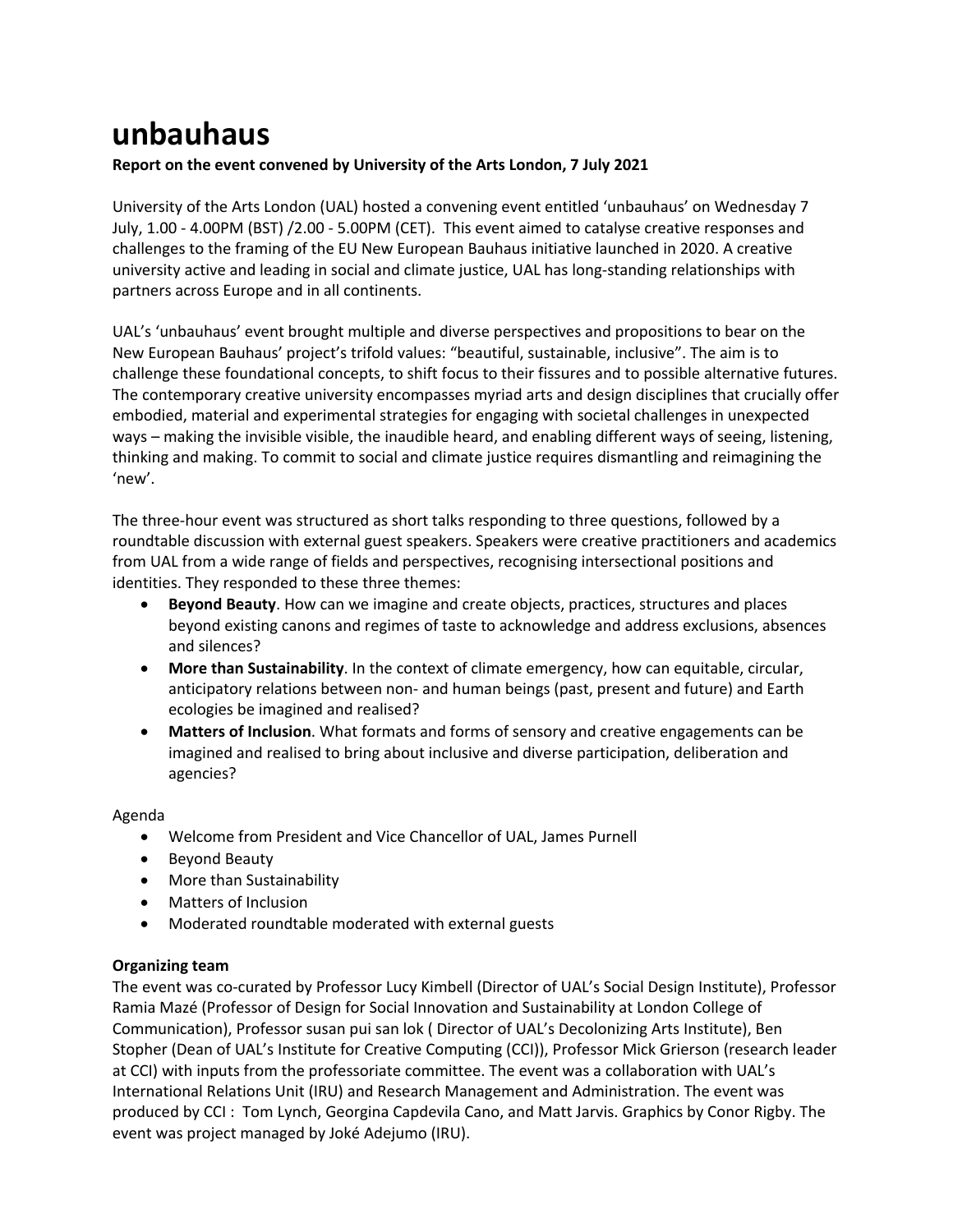#### **TABLE OF CONTENTS**

- **Page 1 Overview of the event and organizers**
- **Page 2 Link to video recordings of contributions**
- **Page 2 Background information**
- **Page 3 Key motivations for hosting the event**
- **Page 2 Opening words by Professor Ramia Mazé Introductions to the themed sessions, their contributors and provocative talks:**
- **Page 5 "Beyond Beauty" introduced by Professor susan pui san lok**
- **Page 7 "More than Sustainability" introduced by Professor Malcolm Quinn**
- **Page 10 "Matters of Inclusion" introduced by Ben Stopher**
- **Page 12 Roundtable with external guest experts, chaired by Professor Caroline Stevenson**
- **Page 13 Bios of main event organizers and introducers**
- **Page 14 Appendix – Video timecodes for contributors' talks**

#### **Link to video recordings of contributions**

The event was held live via YouTube. The event was recorded, and it is publicly accessible also with closed captioning available at this link:

https://www.youtube.com/watch?v=\_1-fC6Jh-rY

#### **Background information**

In October 2020, Ursula von der Leyen announced a new EC initiative to shape the future of Europe called the New European Bauhaus (NEB) which the EC sees as a "creative and interdisciplinary movement in the making". They launched a process with a "co-design" phase to invite inputs to shape this emerging agenda which may inform future EU investment including Horizon Europe funding and policy agendas such as the Green New Deal.

The EU hosted a two day conference on NEB in late April including politicians, creative practitioners, NGOs and activists outlining and responding to these initial ideas. A number of academic institutions, city governments, civil society organisations, including some in art and design such as ELIA and BEDA, and many others, published papers or organized events to respond to this New European Bauhaus initiative, some of them critical (eg Jan van Eyck Academie, Architects' Council of Europe, German Fashion Council – there are many, many more). The NEB is advised by a high level round table of cultural ambassadors. Numerous organisations have signed up to become partners.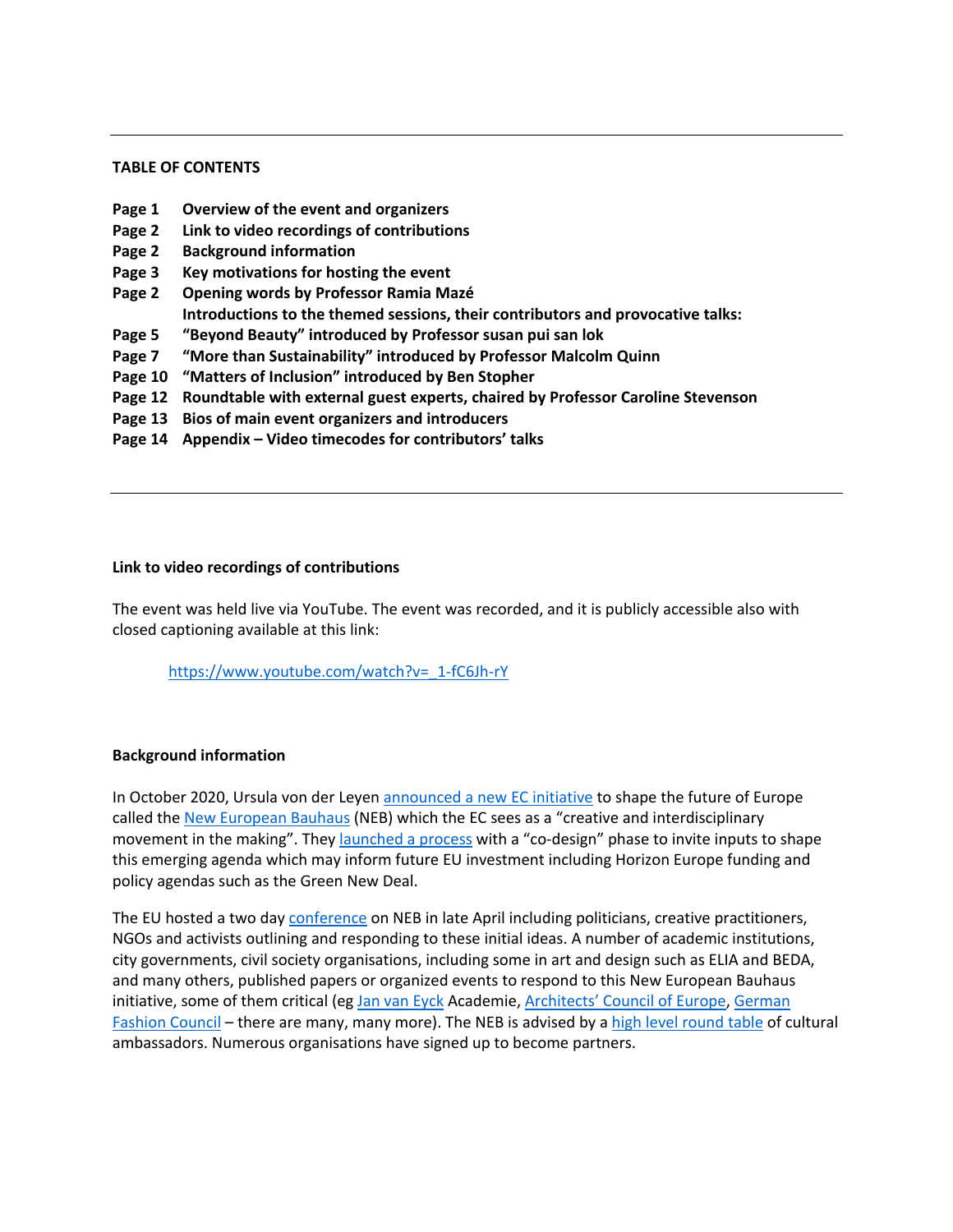#### **Key motivations for hosting the event**

#### *The creative university is a societal agent of change.*

Creative practice offers ideas to address contemporary challenges. Beyond the creative industries, culture has a key role in shaping and steering our societies. Culture has now for more than a decade been acknowledged as the 'fourth pillar of sustainable development' - this includes diverse forms of cultural expression within and across our countries and also those practitioners and scholars leading the way.

UAL is a pre-eminent and world-leading creative university, providing quality education and preparing the future generation of the creative industries and cultural sector. Our students are the talent and leaders of the cultural sector and creative industries, both at home in the UK and, given our highly international student body, in Europe and around the world.

#### *Social and climate justice is core to UAL's mission.*

This is manifest in UAL's 'Anti-Racist Action Plan', which has been transformational within all levels of education and throughout the organization. UAL's has responded to the Climate Emergency with a pledge "to put decarbonisation at the heart of our academic offer".

The UK will host COP26 – the UN Climate Change Conference – in Glasgow in Nov. The UK and European governments – and UAL – are committing to increase the level and pace of our 'race to net zero'. The urgency of the transition must include intergenerational and intercultural justice. The creative university and cultural sector are needed not only to model and but to influence and transform our economies and societies toward socio-ecological justice.

#### *The 'New European Bauhaus' initiative needs UAL*

UAL is proudly and profoundly European – reflected in the internationalism of our students and staff and our long-term and deep collaboration with European partners through our International Relations Unit which spearheads 'shared campus' - a cross-subject platform for education and research with partner universities in Europe and beyond - our numerous educational and research consortia and projects.

A UK and a European New Deal cannot succeed without the cultural sector, creative industries and universities at the front. We at UAL are shaping the future generation of leaders, our scholars produce new knowledge that is both critical and creative. The creative university is a key societal agent of change.

#### **Opening words by Professor Ramia Mazé**

This event aims to catalyse creative responses and challenges to the "New European Bauhaus", an initiative announced in late 2020 by the European Commission. With the aim to shape the future of Europe, the New European Bauhaus is formulated as in terms of three values "Beautiful, Sustainable, Inclusive" and as a "creative and interdisciplinary movement in the making". The New European Bauhaus was launched as a process with a "co-design" phase, inviting inputs to shape this emerging agenda and potentially others, including the Green New Deal. Within this phase, a number of institutions have published standpoints or organized events in response.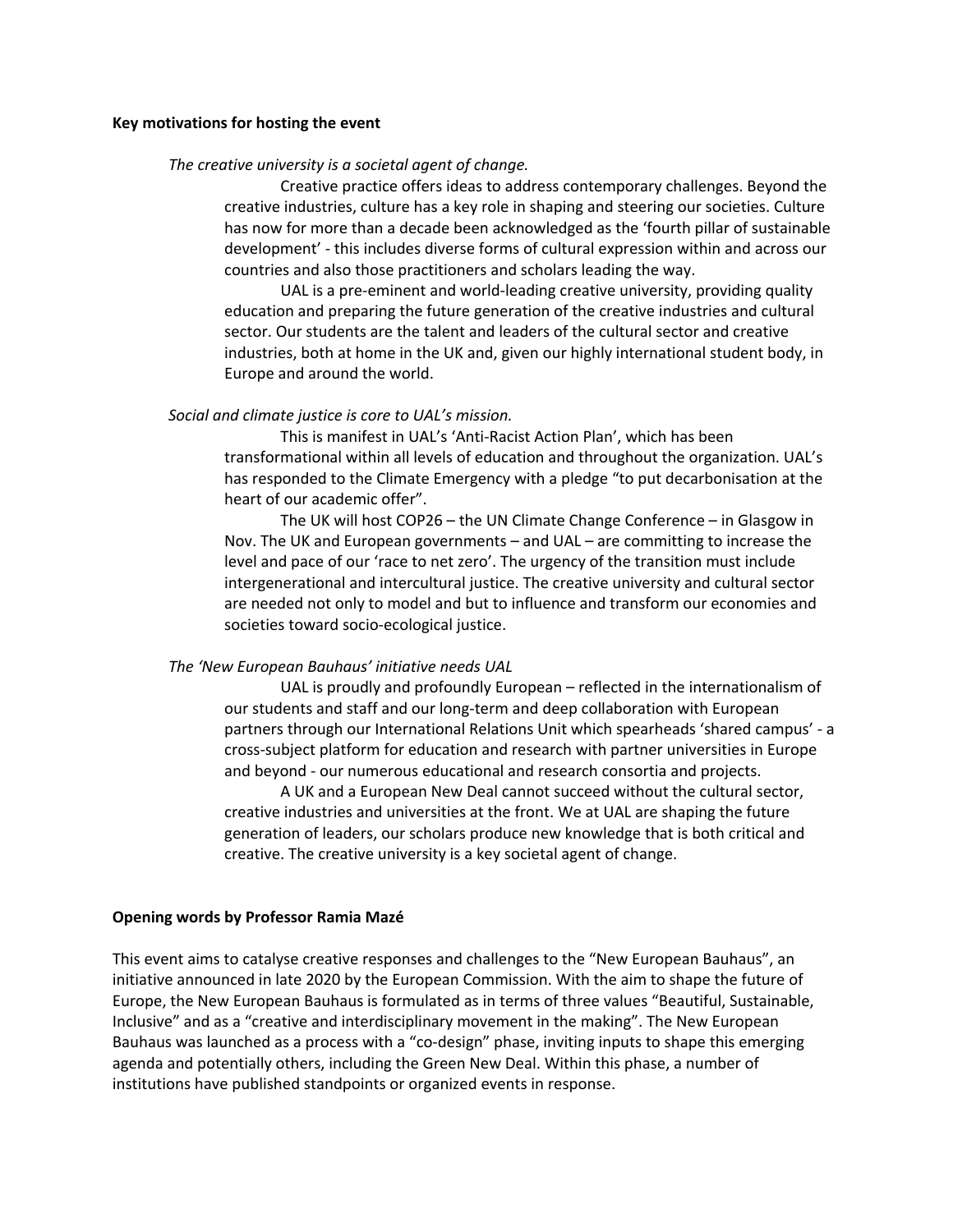The title of this event 'unbauhaus' is a play on words ("un jeu de mots") and a bit of a pun. The original Bauhaus was a pioneering school that became an archetype for others ('un' Bauhaus, speaking in the language of my French citizenship) – and we speak from another creative university here and today.

Unbauhaus is a first response from UAL to the New European Bauhaus.

It's a collective – and multivocal - response, resonant with our commitment to social and climate justice. As you heard from James, this is an institutional commitment, with various manifestations, including within our long-standing relationships with partners across Europe and in all continents.

The 'un' in "unbauhaus" also signals how we have framed the event today – as an event that unpacks or unfolds the express values of the New European Bauhaus initiative. "Beautiful, Sustainable, Inclusive – these are ideals and aspirations. These are also ideas, core concepts debated and developed and within a history of ideas in the humanities and cultural/creative disciplines at the heart of this university and others. As ideas, we resist reducing these to buzzwords or too quickly 'solutionizing' these. As ideas, these can also be lenses – critical and constructive lenses - through which to situate and position ourselves today, in relation to each other, within history and towards the future. We need this context to discern 'the new'. And, of course, we don't just want 'any old new', we need to be able to discern and direct towards a desired future.

To this point - let's be concrete, let's take sustainability. Not least with COP'26 hosted by the UK in autumn, we know that sustainability must not become a greenwash buzzword. Sustainability is a complex topic crossing many disciplines and sectors in society. It must be addressed comprehensively, beyond our national, European or continental boundaries – we need to be transnational about this. Sustainability is also a matter of intergenerational justice (I think of our students and our duty to care for and prepare them for the future). It's a matter of intra-and inter-national, racial, class and gender justice - there are histories of colonization, oppression and extractivism that are inextricable from the resources that have built our societies, institutions and, indeed, still underpin our creative (among other) industries. Sustainability is an ideal, but we need to understand it as more than that, as a complex idea, characterized by dynamic forces and fissures that cross national boundaries, that are deeply embedded and long-lasting. We need to understand it critically… and also creatively! A commitment to social and climate justice requires unpacking and potentially undoing the old – as well as reimagining the 'new'.

That's what we'll be doing at today's 'unbauhaus' – unpacking and unfolding and exploring ways of undoing and reimagining – these ideals/ideas put forward within the New European Bauhaus: "beautiful, sustainable, inclusive". We will explore these concepts, shift focus to their fissures and to possible alternative futures. This is a three-hour event structured as short talks responding to three questions themed "Beyond Beauty", introduced by Professor susan pui san lok, "More than Sustainability - in the context of climate emergency, introduced by Professor Malcolm Quinn, and "Matters of Inclusion – sensory, creative and diverse engagements", introduced by Ben Stopher.

The majority of the 31 speakers are from UAL, who's contributions take the form of individual 4-minute talks or provocations. Speakers are creative practitioners and academics from UAL from a wide range of fields and perspectives, recognising intersectional positions and identities. While many of the co-design responses to the New European Bauhaus have concentrated on spatial (f.ex. architectural) discipline, we crucially here interrogate and further integrate other cultural practices and scholarship in art, design, technology, media, sound, fashion, film as well as creative processes, systems, actions and ways of thinking. UAL, as a contemporary creative university encompasses myriad creative disciplines that crucially offer embodied, material and experimental strategies for engaging with societal challenges in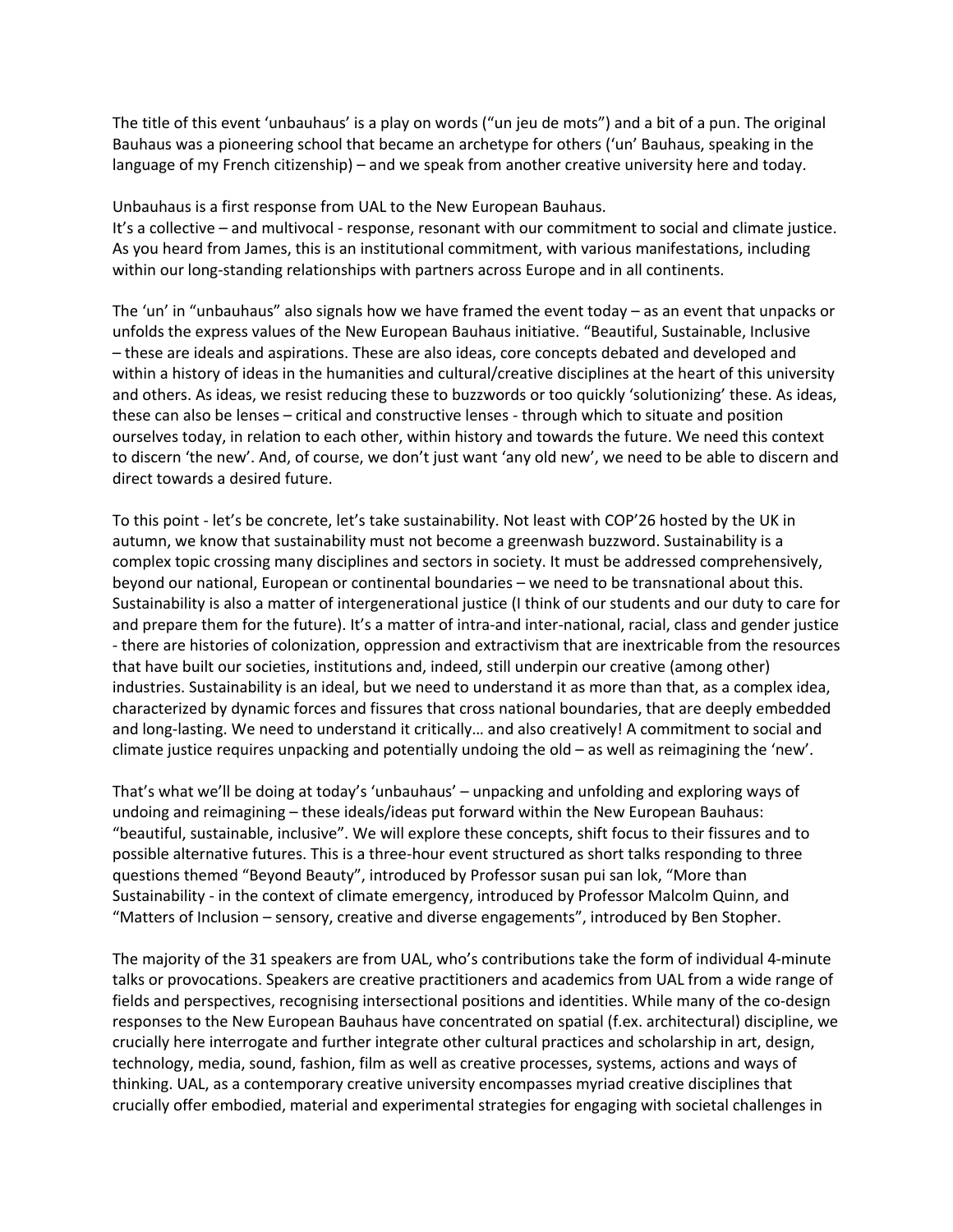unexpected ways – critical and creative lenses for making the invisible visible, the inaudible heard, and enabling different ways of seeing, listening, thinking and making.

We also have invited external guests who will be speaking live in a roundtable at the end to offer a student perspective and expert standpoints from the cultural sector on institution-building and data, climate justice and activism, and art and social purpose.

# **Introducing "Beyond Beauty", by Professor susan pui san lok**

Within this theme, our speakers come from different forms of creative practice and traditions of critical thinking – architecture, visual art, film-making, digital arts, studies of media and communications and creative computation.

You will hear that what is considered 'beautiful' is not obvious or agreed upon – it is culturally, historically, and geographically located, within which some voices and perspectives have been marginalised and excluded, while others have been made visible. The beautiful is a constant site of struggle, resistance and change. Our speakers will share different perspectives on what is considered beautiful and how beauty is being re-imagined and re-formed in the arts, culture, technologies and media. You will hear how the notion of beauty can act as a barrier when considering sustainability and inclusion within urban design. You will hear how histories, theories and institutions of beauty conceal prejudice behind a screen of universality and neutrality. You will hear how digital technologies can change but also enhance our understanding of beauty. You will hear a call to imagine new ways of listening, speaking and telling stories to restore communities fractured by polarisation. You will hear how digital protests raise important questions about freedom, intimacy and belonging. You will hear about the potential for digital technologies to make the world more beautiful through creative expression, discovery, connection, playfulness, and inclusivity.

Together these contributions invite us all to re-think our assumptions – to go beyond Eurocentric, dominant versions of beauty, acknowledge histories of exclusions, silences and absences, and open up culture, media and technologies and places to new forms, formats and practices.

# 1. Dr Adriana Cobo Corey, Architect, educator and scenographer

*Bio* 

She works on critical performance projects tailored to specific urban sites. Her research examines the codes and practices of contemporary public space, including taste and architectural design. Adriana recently finished her Doctorate degree at CSM with the project Taste Untold.

*Provocation* 

Regarding architectural practice, she believes that ideals of beauty get on the way of achieving inclusive and sustainable urban futures, advocating for a suspension of the role of architects as taste and/or beauty makers, to allow open understandings of taste as a precarious set of collective and contingent constructions.

# 2. Dr Dave Beech is Reader in Art and Marxism at CCW.

*Bio* 

He is an artist who was a member of the Freee art collective making photo-based text works such as "Protest is beautiful". He is also a writer with books including The Philistine Controversy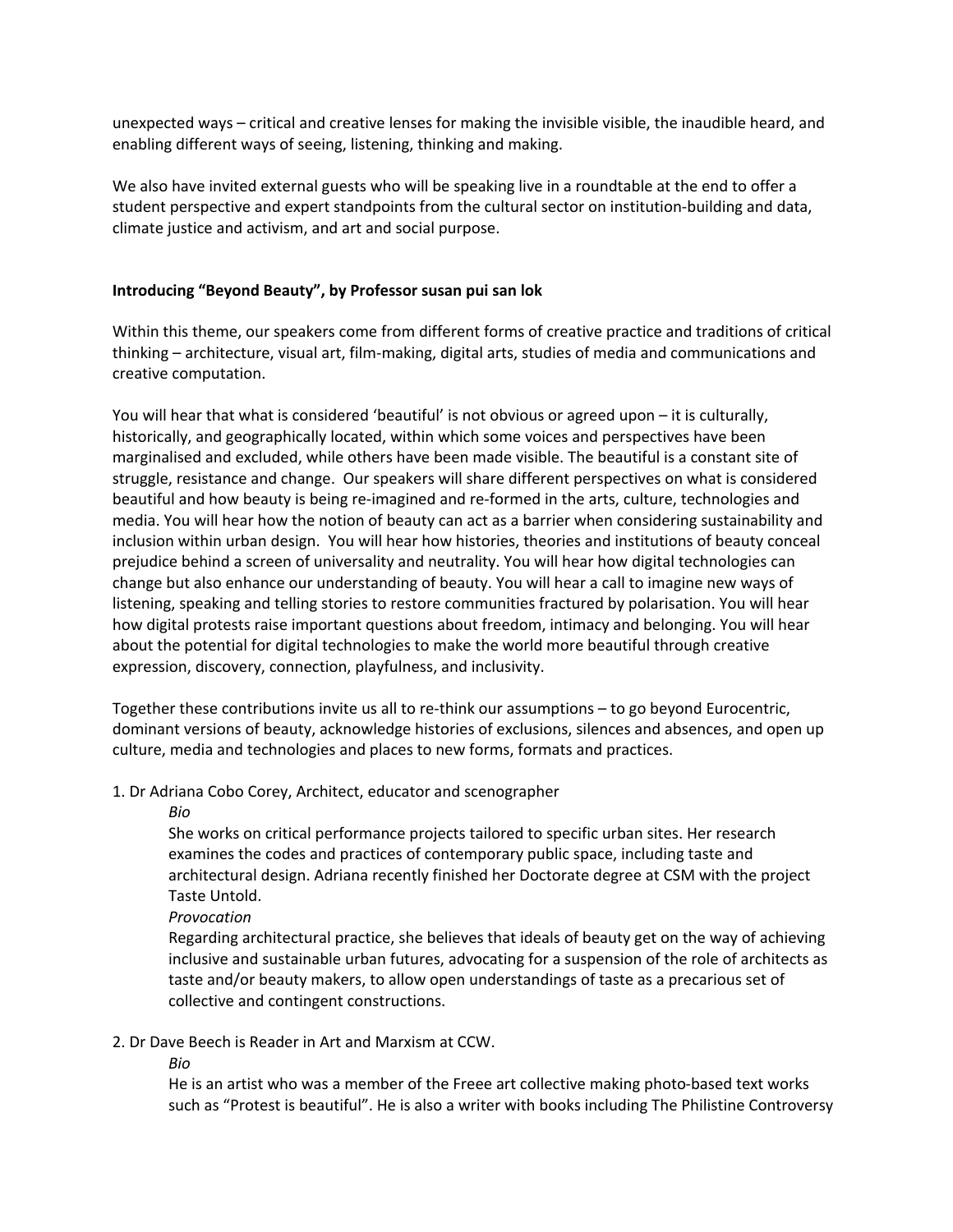(with John Roberts), Beauty (Whitechapel/MIT), Art and Value (Brill 2015) and Art and Labour (Haymarket 2021).

*Provocation* 

In his presentation Dave will outline a critical survey of the politics of beauty in art in modernism, postmodernism and contemporary culture, highlighting how the beautiful has been a constant site of struggle. He navigates through the controversies of beauty by being guided by those social movements that have revealed time and time again that the histories, theories and institutions of beauty conceal prejudice behind a screen of universality and neutrality. Beauty is an old-fashioned term that seems to have been replaced with a more informal aesthetics of the cute, the interesting and the viral, but Beech warns against complacency and argues that the struggle against the regime of beauty continues.

3. Dr Annie Wan, Leader of BA Virtual Reality and Project Director/ Principal Investigator of ACEIT at LCC *Bio* 

Dr Annie Wan is an international scholar in digital media and Course Leader for BA (Hons) Virtual Reality at London College of Communication. She has 9 years of teaching experience across digital media, media technology and creative coding, along with 13 years of research experience across digital media and technology projects. She was awarded a Doctor of Philosophy in Digital Arts and Experimental Media at the University of Washington, and has also lived in Hong Kong, Singapore, Sweden and the UK.

*Provocation*

Her primary research interests involve digital preservation and the adoption of extended reality technologies for social good.

4. Professor Pratap Rughani, Professor of Documentary Practices, LCC

*Bio* 

Pratāp Rughani leads the Research Department of London College of Communication. He's an award-winning documentary film maker with over 30 film credits for Channel 4, BBC TV, the British Council and fine art spaces including Modern Art Oxford. He presents and writes widely on documentary practices and inter-cultural dialogue.

*Provocation* 

Pratap explores through his presentation how too much of our storytelling in public art, culture and media is structured in opposition or as opposition, how we urgently need to re-imagine and invent better ways of modelling how to listen and speak, creating works that restores community, fractured by polarisation.

5. Dr Maitrayee Basu, Lecturer in Communications and Media Programme at London College of Communication, UAL

*Bio* 

Her research is in the field of political intimacies, affects and identities on social media. Her most recent articles have been published in journals like Feminist Media Theory and Journal of Feminist Studies in Religion. Her most recent work critically explores and expands the current methods of scholarship on digital protests and publics.

*Provocation* 

Her presentation questions 'When one's 'Muslimness could bring trouble into secular spaces' and how we should look more closely in the way those spaces are affectively constructed.

6. Dr Rebecca Feibrink is currently a Reader at the UAL Creative Computing Institute, UAL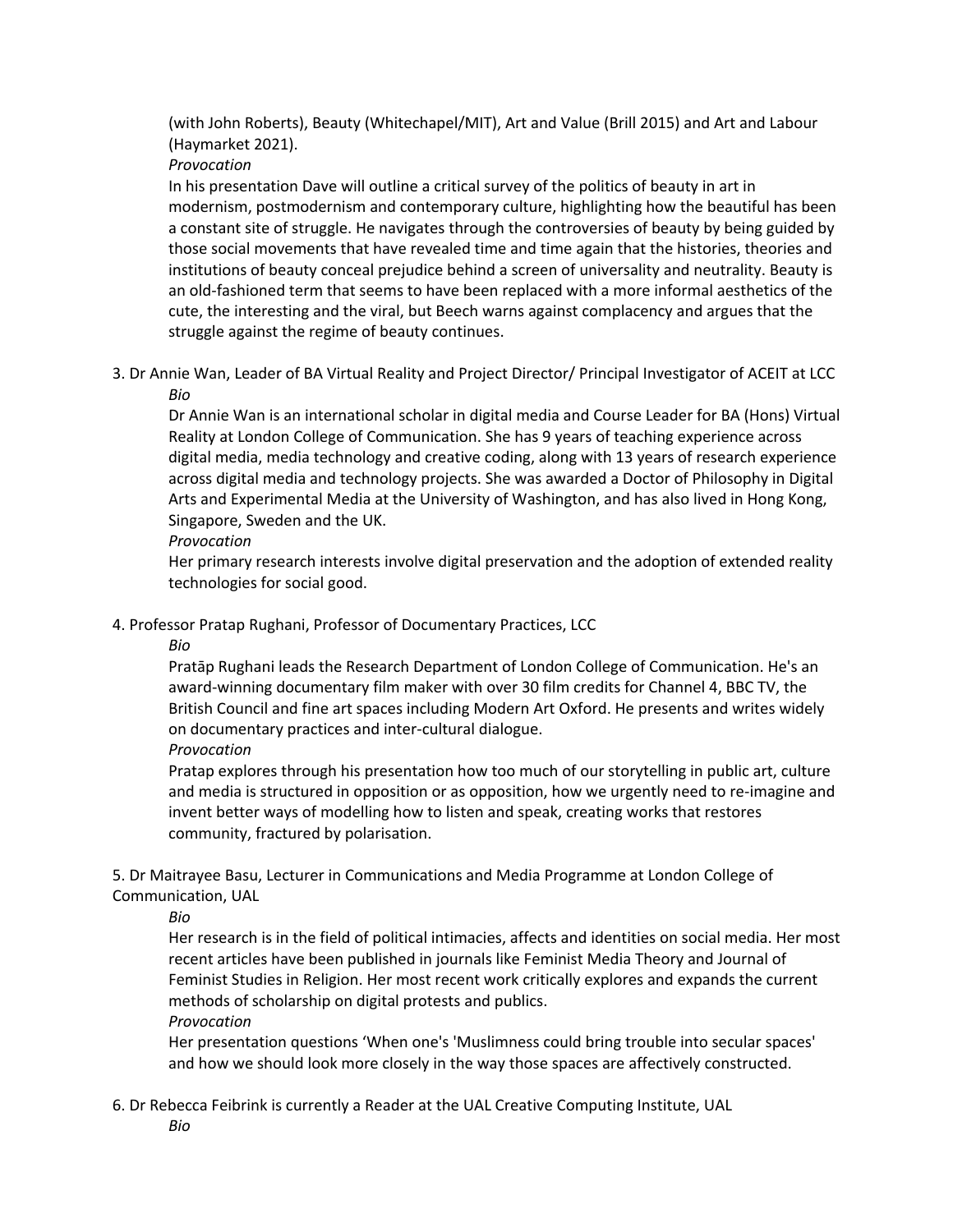Within the institute she designs new ways for people to use computers in creative practice. She has developed many open-source software tools for creative machine learning, which are used by creative professionals and in teaching worldwide.

*Provocation* 

Rebecca reflects that 'in 15 years of working with creators, no one has ever told her they want technology to help them make things that are more beautiful.' Instead, her research into what creators do want reveals the importance of expression, discovery, exploration, embodied connection, playfulness, and inclusivity.

# **Introducing "More than Sustainability", by Professor Malcolm Quinn**

Within this theme, our speakers will explore how the climate and ecological emergency is caught up in political governance and economic structures. Our contributors come from different practices and disciplines across the university – from art making, curating, textiles design, international relations, graphic design, materials design, and fashion.

Sustainability is now an urgent matter – with unequal impacts across the world and with inequalities, too, in the voices involved in discussions about how to shift to ways of living and being within planetary constraints. The climate emergency, biodiversity and habitat loss, pollution, and all the other aspects of sustainability pose urgent questions for communities and for creative practice about how we imagine and build collective, equitable futures.

As examples of the kind of thinking and practice that is required, today you will hear how higher education can and should support the development and enhancement of future design thinkers who challenge, rather than reproduce, exclusionary practices. You will hear how circular design principles and practices can offer a sustainable and ethical roadmap and means for disciplinary expertise to come together. You will hear how curatorial and artistic practice can contribute to shaping how policy is made about complex international matters such as displacement. You'll hear that design education should put working towards sustainability on an equal footing with aesthetic concerns. You will hear how the adoption of living-systems principles within design can help to address the world's biodiversity challenge. You'll hear that fashion is a means to explore human interdependence with living systems, as it connects the personal to the global, involving all clad humans, implicating life and lives in fundamental ways. You will hear about art works that suggest ways of imagining a new kind of environment from its grass roots upwards, embedded in our local contexts and ecosystems. You will hear about art works that reveal the interrelations between individual bodies and community structures, which allow exploration of diverse expressions of identity and means of cohabitation.

This session offers contributions that show the potential and agency of the creative arts to pose questions, open up debate and imagine future ways of living and being. Together they show that sustainability is intertwined with aesthetics, politics, lived experience, communities and places – and that going beyond current assumptions about sustainability is not just possible, but essential.

1. Rahul Patel is a researcher, educator and content developer in contemporary art, history and theory at UAL

*Bio* 

Rahul co-curated the Decolonising the Arts Curriculum: Perspectives on Higher Education zine 1 and 2. He has organised events entitled: Challenging Times – Global Pandemic, Black Lives Matter & Climate and Ecological Emergency at the University of the Arts London.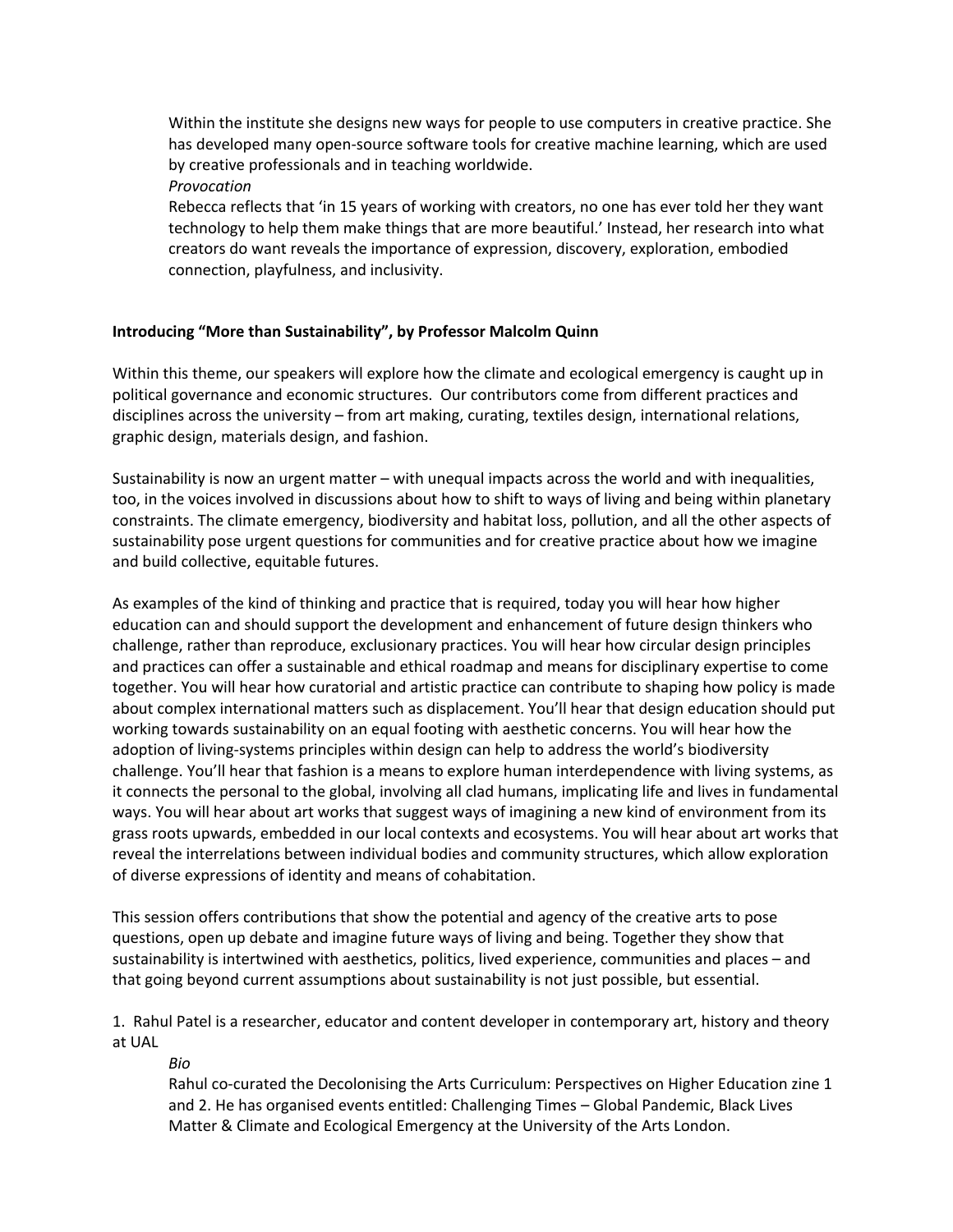# *Provocation*

His presentation emphasises, it is more than sustainability, it is a climate and ecological emergency, requiring total holistic ecologies of human histories. Refusing to bring into the fold exclusionary practices of those on the planet who don't want our earth to scorched by profit driven, at any cost, industrial, capitalistic organisations and educational institutions.

2. Professor Becky Earley, UAL Chair of Sustainable Fashion Textile Design and co-founder/director of Centre for Circular Design at Chelsea College of Arts.

*Bio* 

Becky is an award-winning researcher, designer, maker and communicator. In October 2021 she co-founded World Circular Textiles Day 2050 – a collaborative platform working towards environmental, socio-economic change.

*Provocation* 

Becky will explore how Circular design offers us the opportunity to create roadmaps to sustainable, equitable cultures and economies that value people and planet over profit. Designers can build new bridges between science, economics, politics and industry – creatively framing emergent spaces for discourse and action – challenging us through modes of making, thinking and sharing.

3. Hannah Entwisle Chapuisat, PhD Candidate, Chelsea College of Arts, UAL, and Curator

*Bio* 

Hannah is also the co-founder of DISPLACEMENT: Uncertain Journeys. A lawyer by training, her research draws upon her humanitarian work with the UN and others to explore how art can contribute to international norm development to protect people displaced by climate change impacts.

*Provocation* 

Hannah's presentation will interrogate how the expansive and interconnected impacts of climate change on communities and ecosystems, including the displacement of people, challenge the limits of human cognition. As well as this, she explores how policy-oriented artistic practice can inspire interdisciplinary critical thinking and problem-solving through sensory and affective means that reveal challenges, provoke conversation, interpret existing data, and generate new knowledge.

4. The Green Ravers: Tara McDonald, Solomon Olsen, Abbie Ingleby, a collective formed of three students from Chelsea College of Arts Graphic Design BA Hons programme

*Bio* 

They attempt to initiate more sustainable design practices and education within their course and throughout their college.

*Provocation* 

Green Ravers question can design educations be creative and sustainable, or by the process of making and learning do we create wasteful outcomes? They determine that design education should place sustainability with equal importance as aesthetic, particularly in the context of nurturing responsible future designers.

5. Professor Carole Collet, Professor in Design for Sustainable Futures and Director of Maison/0, the Central Saint Martins - LVMH creative platform for regenerative luxury originally set up in 2017.

*Bio* 

Carole is also co-director of the Living Systems Lab Research Group at Central Saint Martins, University of the Arts, London.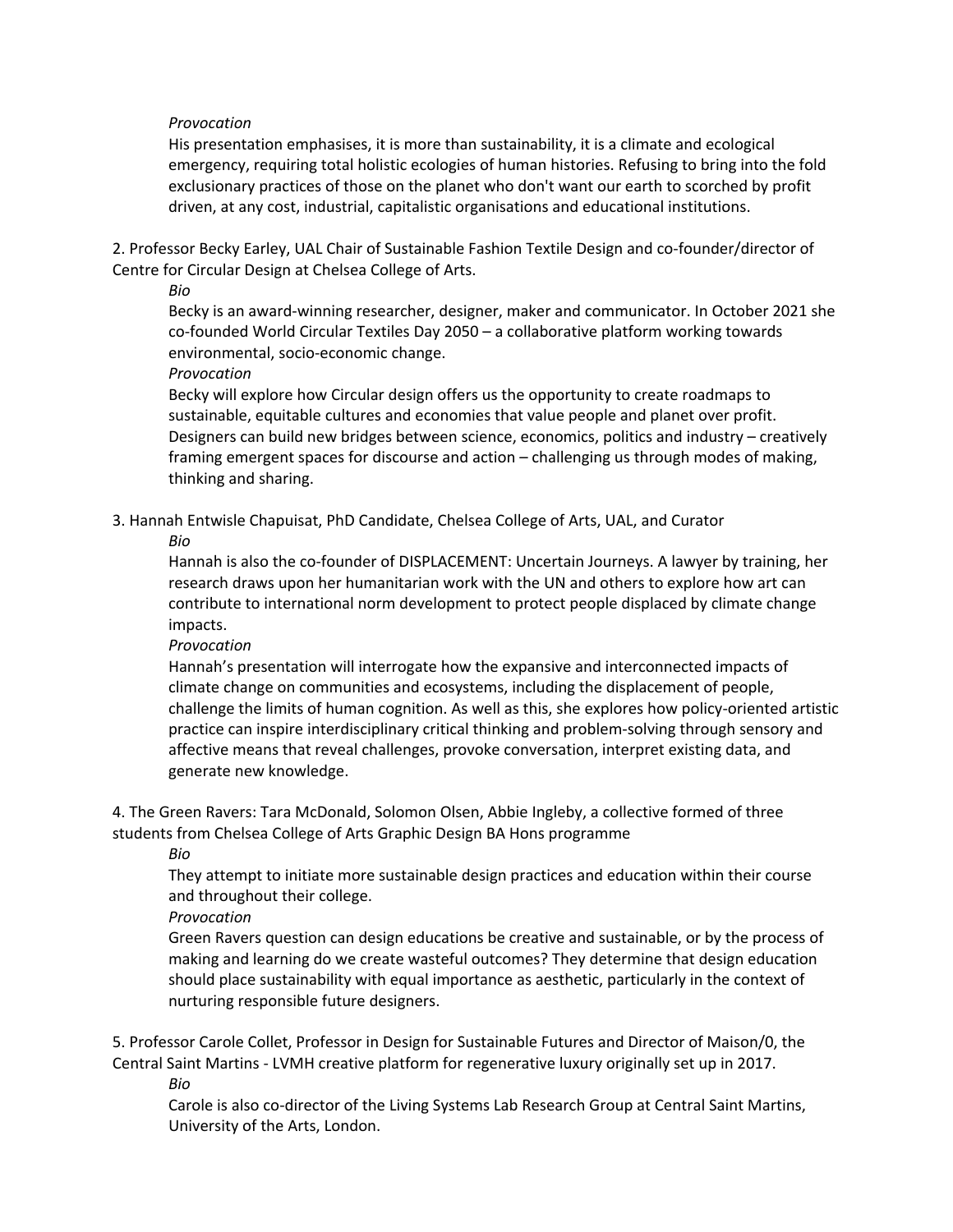# *Provocation*

Carole's research questions, can design help save our biodiversity? How can design evolve into a non-anthropocentric activity and integrate multi-species thinking? Instead of using nature as a resource, designers must shift towards a regenerative practice to help repair both our climate and biodiversity. We can achieve this by adopting a living system thinking approach to design, and this calls for a radical re-invention of our design methodologies and mindsets.

6. Professor Dilys Williams, Founder and Director of Centre for Sustainable Fashion (CSF) and UAL Professor of Fashion Design for Sustainability.

*Bio* 

Dilys engages participatory and transformation design to connect fashion's ecological, social, economic and cultural dimensions. Dilys work shapes and contributes to the field of Fashion Design for Sustainability through academic publications exhibitions, knowledge-exchange partnerships, media and public events.

*Provocation* 

Dilys will reflect on how we live in times of unravelling, of disciplines, subjects and professions, due to social, ecological and personal crisis. Thus, necessitating an ecological educational paradigm: a shift from the mechanistic, rational, to participative, emergent practices in learning interdependence. This lens for seeing, knowing and making involves learning to let go of outmoded understandings of ourselves in the world. Fashion is an apt means to explore interdependence as it connects the personal to the global, involving all clad humans, implicating life and lives in fundamental ways.

7. Henry Parkin, is a recent graduate from Central Saint Martins and winner of the LVMH Maison/0 This Earth award

*Bio* 

His practice is concerned with techno-ecology and helping to create an artwork of our surroundings. Using natural technologies, and by re-imagining published scientific knowledge, he makes devices which perform ecological functions.

*Provocation* 

Practicing techno-ecology on a 'creature-by-creature' basis affords us the benefits of modular, adaptable ecological solutions. With the accessibility of knowledge via the internet, we're empowered to help realise a new kind of environment from its grass roots upwards, embedded in our local contexts and ecosystems.

8. Professor Lucy Orta, Chair of Art and the Environment, London College of Fashion

*Bio* 

Lucy Orta's visual arts practice investigates the interrelations between the individual body and community structures, exploring diverse expressions of identity and means of cohabitation. Working collaboratively her long-term projects address ecological challenges, these include the meta-themes: Antarctica and Amazonia - that form umbrella frameworks for a wide range of artistic outcomes. In recognition her contribution to sustainability, she has received the Green Leaf Award for artistic excellence with an environmental message, presented by the United Nations Environment Programme (Nobel Peace Center, Oslo 2007).

*Provocation* 

Lucy exclaims 'There are no winners or losers in a world of cooperation!'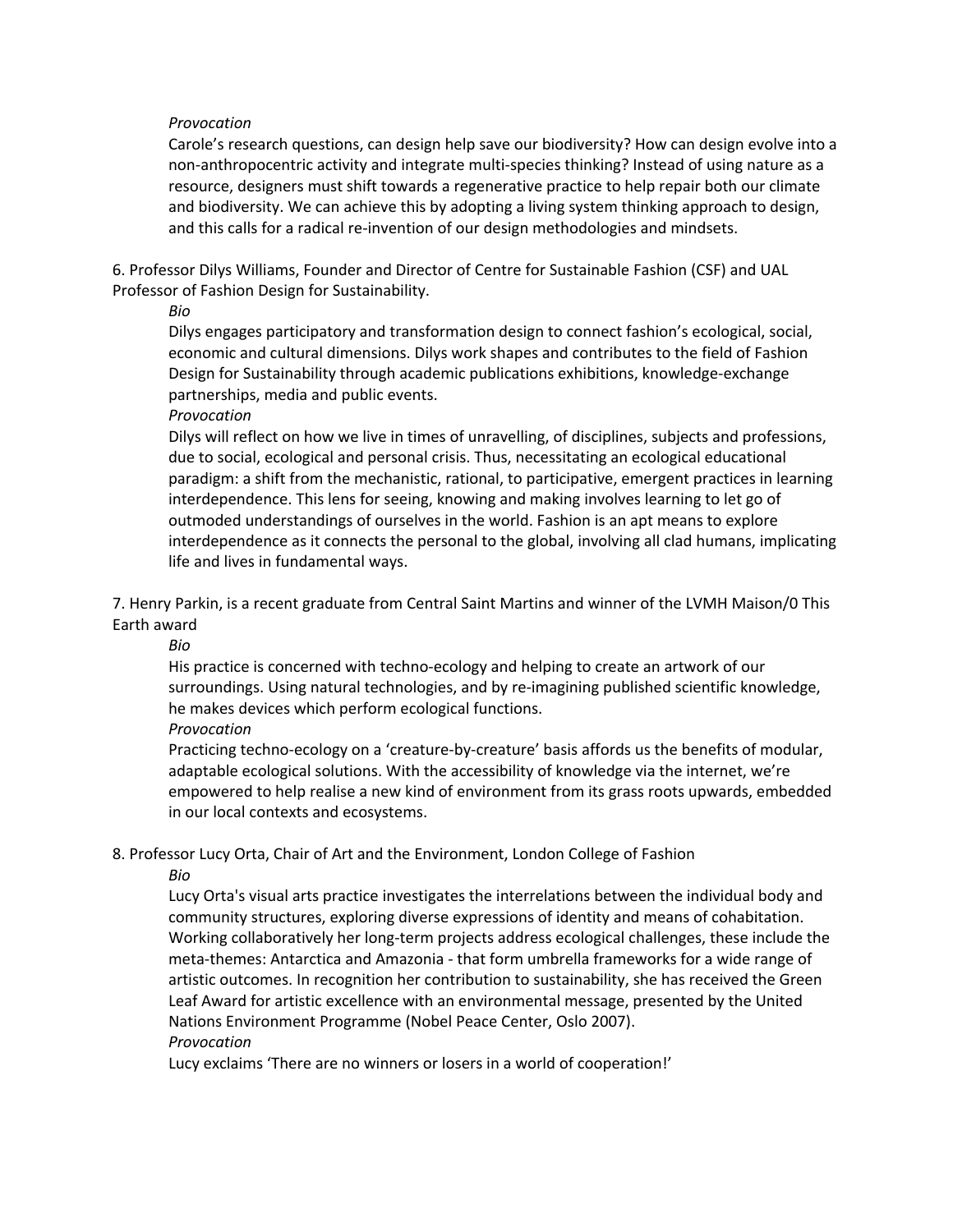# **Introducing "Matters of Inclusion", by Ben Stopher**

This session aims to interrogate current social and economic infrastructures that result in inequalities, exclusions and marginalisation and highlight creative ways to address these enduring issues. Our speakers come from different traditions and perspectives including computer science, financial services, sound art, social design, media studies and creative practice.

You will hear that contradictions embedded into institutions such as UAL result in exclusions and elitism. You will hear that gender inequalities are manifested throughout contemporary social structures including financial institutions and pensions – but these can be re-imagined. You will hear how the invisible sphere of sound can alert us to the organisation of the visual world and how it reproduces inequalities. You will hear how social design within the Global South can often be restricted to Eurocentric obligations. You will hear how exclusionary practices were built into networked technologies, opening up a long history of silences and absences. You will hear how belonging, participation and inclusion can be reimagined within art, design and creativity.

Being alert to inclusions and exclusions, and how they are embedded in creative practices, institutions, technologies and ways of knowing is an important part of dismantling them. To re-make these requires challenge, contestation and collaboration – today's speakers give us insights into how to do this.

1. Dr Peaks Krafft is Senior Lecturer and MA Internet Equalities Course Leader at the UAL Creative Computing Institute.

*Bio* 

Dr Krafft undertakes critically-oriented computer science research, academic organising, and community organising.

*Provocation* 

In this talk, entitled Homogeneity and Exclusion @ UAL, Dr Krafft, will explain why two of UAL's strategic goals of (1) being an elite (world-leading) arts institution and (2) achieving meaningful diversity and inclusion are fundamentally at odds with each other. Elitism is indistinguishable from concentration of power, and therefore indistinguishable from exclusion.

2. Daniella Jenkins, Doctoral Candidate currently funded through a studentship between UAL's Social Design Institute and King's College London

*Bio* 

Her research builds on professional and academic experiences using perspectives from design, social policy and critical futures to investigate how pensions for people retiring by 2060 might be designed along feminist lines.

*Provocation* 

Daniella proclaims 'to shape the future of Europe as a creative and interdisciplinary movement we must be cognisant of the private and public ways in which gender inequalities are manifested. To create sustainable, futures we must ensure that we do not continue to build on the foundations of past inequities.'

3. Professor Salomé Voegelin, Professor of Sound at the London College of Communication. She is also a practicing artist and writer and works with listening as a socio-political practice of sound.

*Bio* 

She writes essays, books and text-scores for performance and publication. Her practice engages in participatory, collective and communal approaches. *Provocation*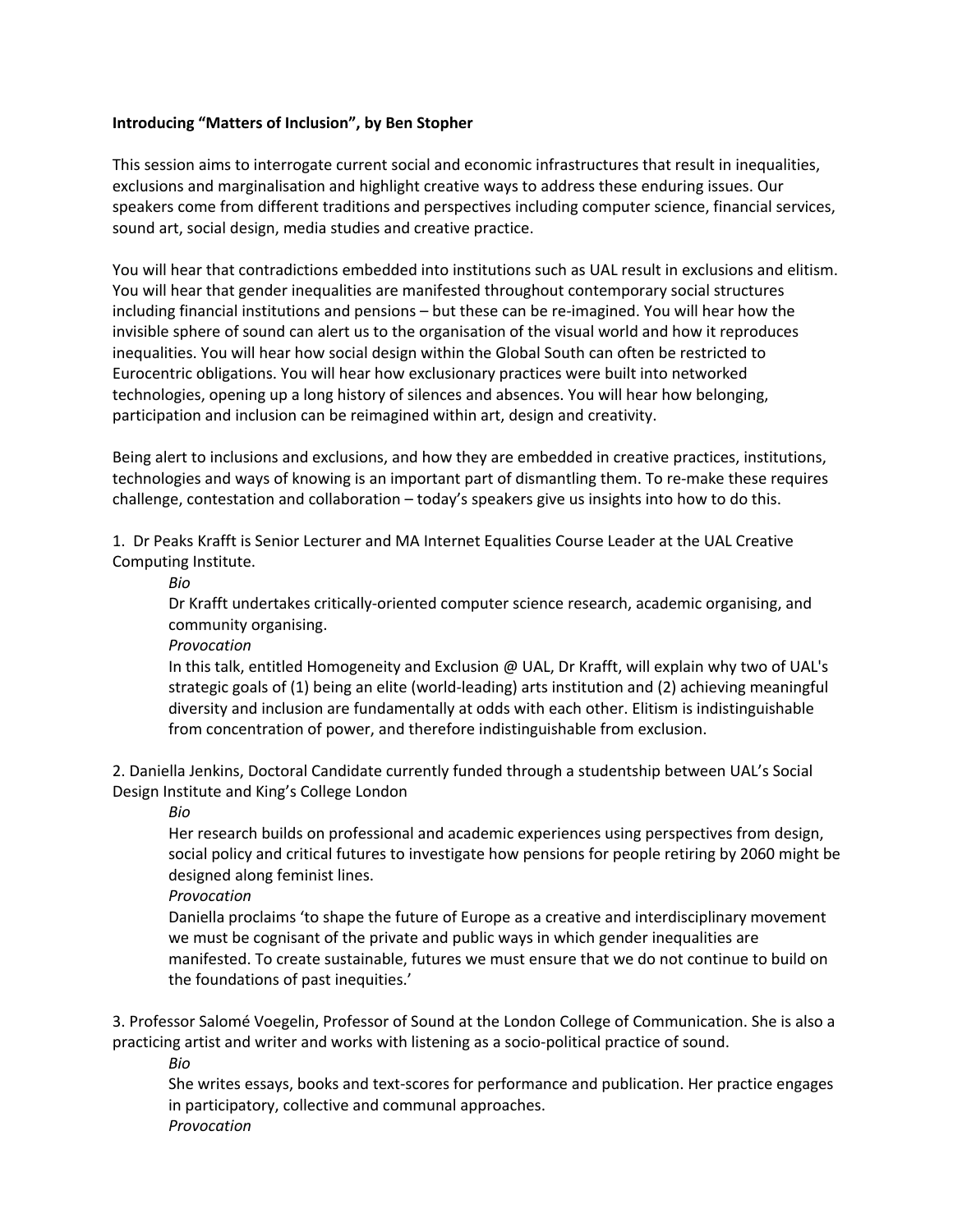Salomé theorises that a sonic sensibility opens a portal to a sensory knowing that does not deny a visual epistemology but questions its hegemony and pluralises how we can know from the invisible, the embodied, the tacit, and the contingent, and therefore pluralises what and who can be part of the knowledge discourse.

4. Delina Evans (she/her), is a service designer and researcher on the DOSA project at LCC

*Bio* 

She is currently co-designing user-driven diagnostics to manage antimicrobial resistance across humans, animals, and the environment in India. Concurrently, her PhD focusses on untangling service design from its Eurocentric roots to be more culturally sensitive to the localities of the Global South.

*Provocation* 

Delina's research looks at how designing inclusively and diversly for social issues across the Global South is often restricted by Eurocentric obligations that are irrelevant to cultures outside Europe. She poses the question, how can we co-design in locally grounded ways, without compromising the approaches in which our outputs are measured by funders in the Global North?

5. Dr Zoetanya Sujon is the Programme Director for Communications and Media at London College of Communication

*Bio* 

Zo draws from an interdisciplinary lens to address the relationships between new technologies and social life, focusing on: social media, technologies, platforms, dataveillance, sharing culture, belonging and exclusion.

*Provocation* 

Challenging the myths of technological inclusion, this brief talk unpacks belonging and inclusion in networked technologies, opening up a long history of exclusion. These myths reveal a hope for a better future and remind us that power, justice, and human rights are essential for more inclusive networked technologies.

6. Christopher Lutterodt-Quarcoo (CL-Q) MA, FRSA, FHEA is an Entrepreneur, internationally exhibiting Designer, awarding-winning Director, Writer, Global Speaker and Lecturer.

*Bio* 

Operating on the axis of Design, Politics & Film; CL-Q is the Director of THE ADV\_™, an immersive forum that weaponises empathy for societal progress, change, and impact for changemakers.

*Provocation* 

In Matters of inclusion, THE ADV\_ immersive forum weaponises empathy as a tool to embody the mindset and motivations of actors in pivotal; policies, agendas and decisions impacting citizens. CL-Q, expresses that 'we are moving away from accusations and embracing understanding to create counter-moves.' Controversial? Without a doubt. Necessary? Beyond belief.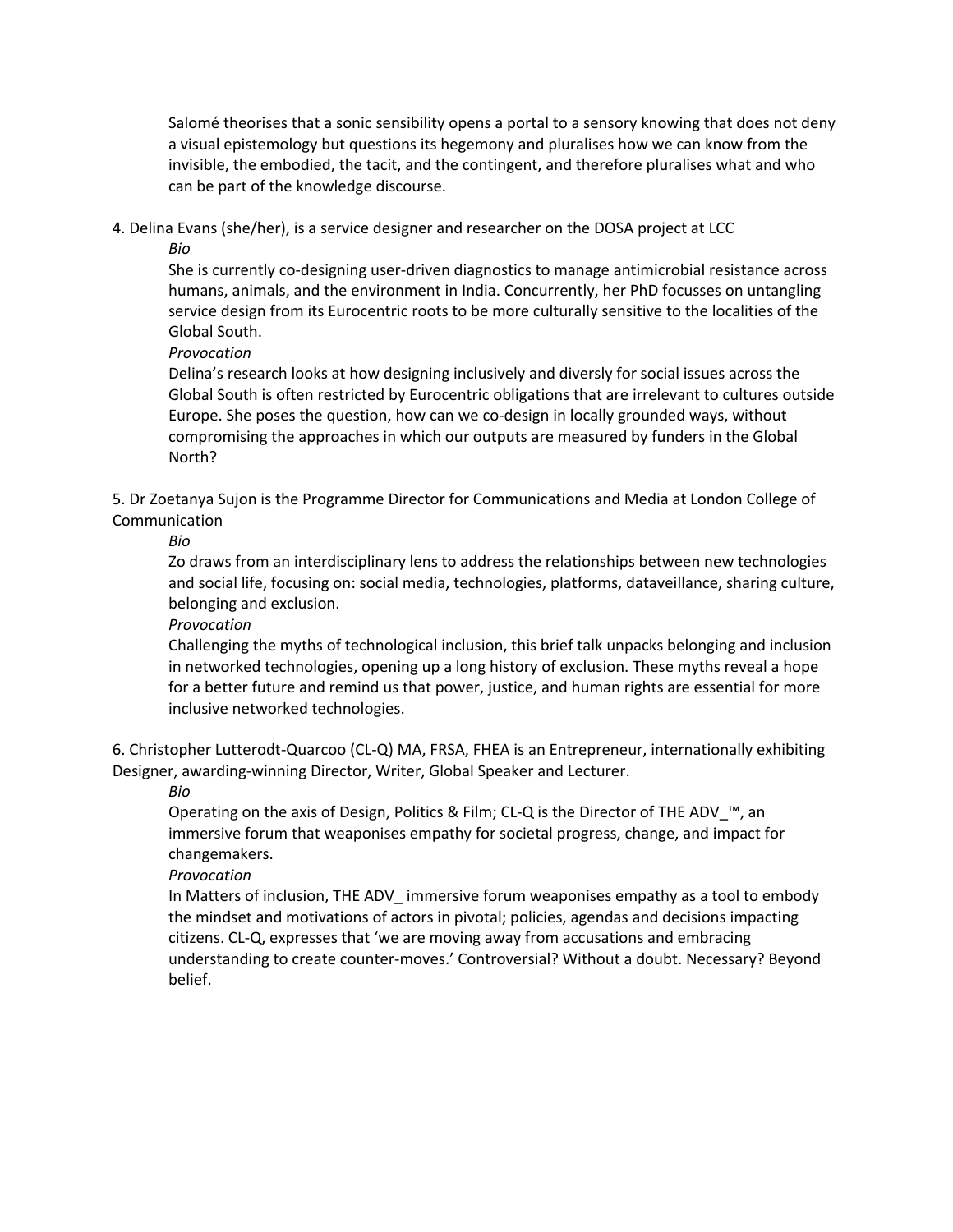# **Roundtable with external guest experts, chaired by Professor Caroline Stevenson**

# **Participants**

- Meg Baker: Interim Director of Education, Students Organising for Sustainability, UK
- Indy Johar: Architect and co-founder, Dark Matter Labs, UK
- Hicham Khalidi: Director at Jan Van Eyck Academie, NL

Each participant started with preparing thoughts responding to the aims of the New European Bauhaus; alternative framings, challenges to the themes; creative critical approaches from your fields of expertise.

Lines of discussion:

- 1. What role should our art and design schools take in the future building of Europe? How can we mobilise students to realise their agency in designing the future? How could we work creatively and cooperatively in the future?
- 2. How can we as creative practitioners acknowledge our implication in the environmental crisis and how can we use our creative and critical skills to lead on climate justice? What skills will we need?
- 3. University of the Arts London is committed to anti-racism, equality and inclusion. What roles do our art schools and the wider creative sector need to take in the cause for social and racial justice? What systems do we need to dismantle and what do we need to build in their place?
- 4. What are we doing successfully? What are our triumphs and what are our biggest challenges as creative and critical practitioners, educators and researchers?

# *Bios*

Meg Baker is interim director of education at SOS-UK, overseeing education work, programmes and campaigns. She works across the student movement and with partner organisations to reform the education sector. Meg is also currently seconded to University and College Union (UCU).

Indy Johar is a founding Director of 00 and Dark Matter Labs. An architect by training, Indy is a Senior Innovation Associate with the Young Foundation and a thought leader in system change, the future of urban infrastructure finance, outcome-based investment, and the future of governance.

Hicham Khalidi is the Director of the Van Eyck, Multiform Institute for Fine Art, Design and Reflection. He is associate curator of Lafayette Anticipations in Paris. He is highly reputed as the head of exhibitions, artistic director and curator at several institutions internationally.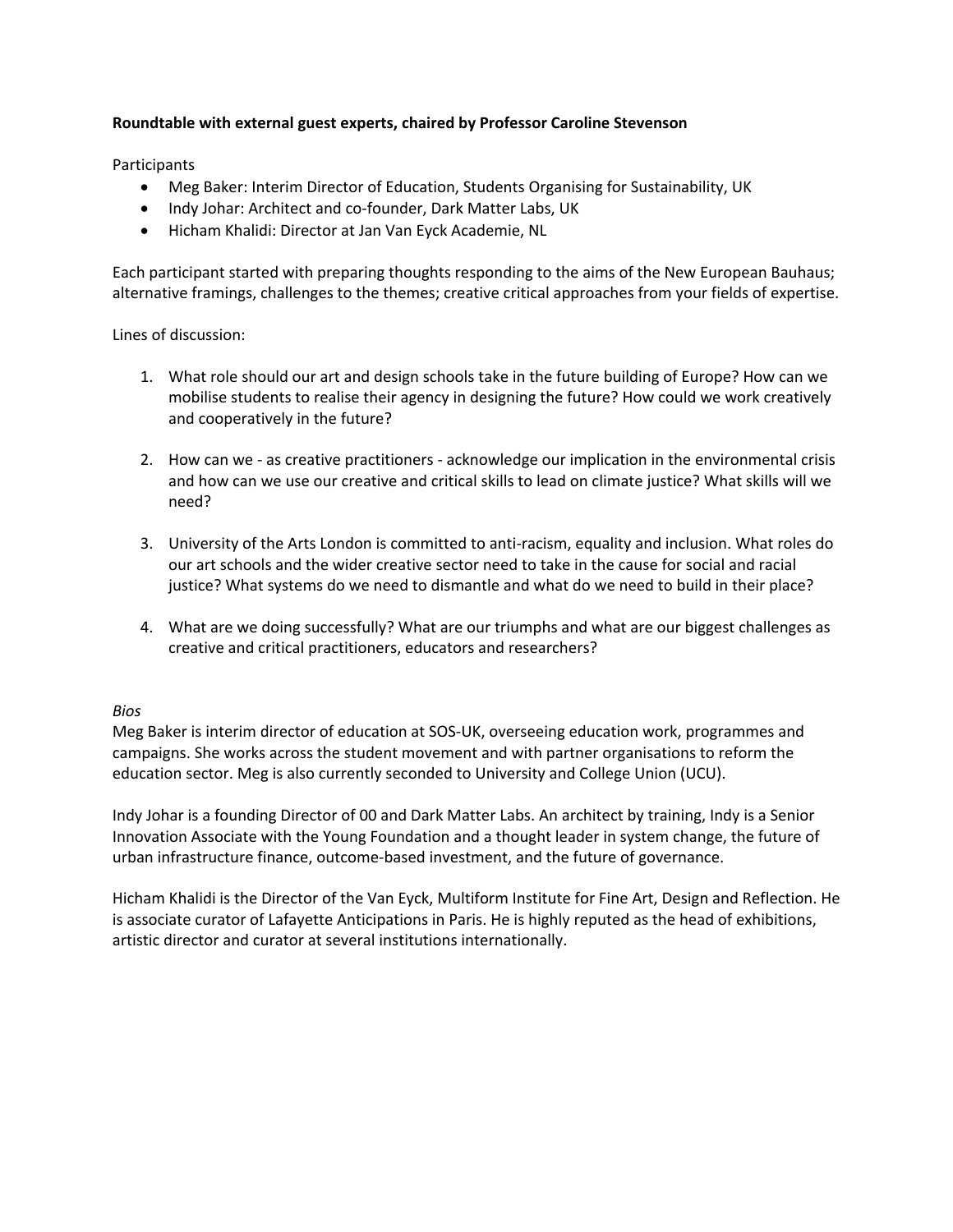#### **Bios of main event organizers and introducers**

Dr Mick Grierson is Research Leader, UAL Creative Computing Institute. Mick is also the director of the Daphne Oram Collection, and co-founder of the Daphne Oram Trust. Hardware and software based on his research has been widely used by world leading production companies, tech start-ups and artists.

Dr Lucy Kimbell is Director, Social Design Institute, and Professor of Contemporary Design Practices at University of the Arts London. She is also Associate Fellow at Said Business School, University of Oxford. Lucy publishes widely and has an earlier background as an artist.

Dr Ramia Mazé is Professor of Design for Social Innovation and Sustainability at UAL's London College of Communication. Previously she held a number of positions in universities and research institutes in Finland and Sweden, most recently Professor of New Frontiers in Design at Aalto University.

Dr susan pui san lok is an artist and writer based in London. At UAL, she is Professor in Contemporary Art and Director of the Decolonising Arts Institute. Previously at Middlesex University, she has taught and lectured at many universities. susan's practice ranges across moving image, installation, sound, performance and text.

Dr Malcolm Quinn is Professor of Cultural and Political History, Associate Dean of Research and Director of Camberwell, Chelsea and Wimbledon Graduate School, UAL. He is an active researcher and writer engaging with ideas that were foundational for state-funded art education in England.

Dr Caroline Stevenson is Head of Cultural and Historical Studies at London College of Fashion, UAL. A curator and writer, she works across the fields of contemporary art and fashion practice and has produced prominent projects and programmed events in the arts and cultural sector.

Ben Stopher is the founding Dean of the UAL Institute for Creative Computing. Ben is an academic and a designer with extensive experience as a practitioner and creative consultant. Previously he was Executive Dean at UCA, and he was responsible for responsible for London's first maker faire.

The event was project managed by Joké Adejumo from the International Relations Unit, UAL.